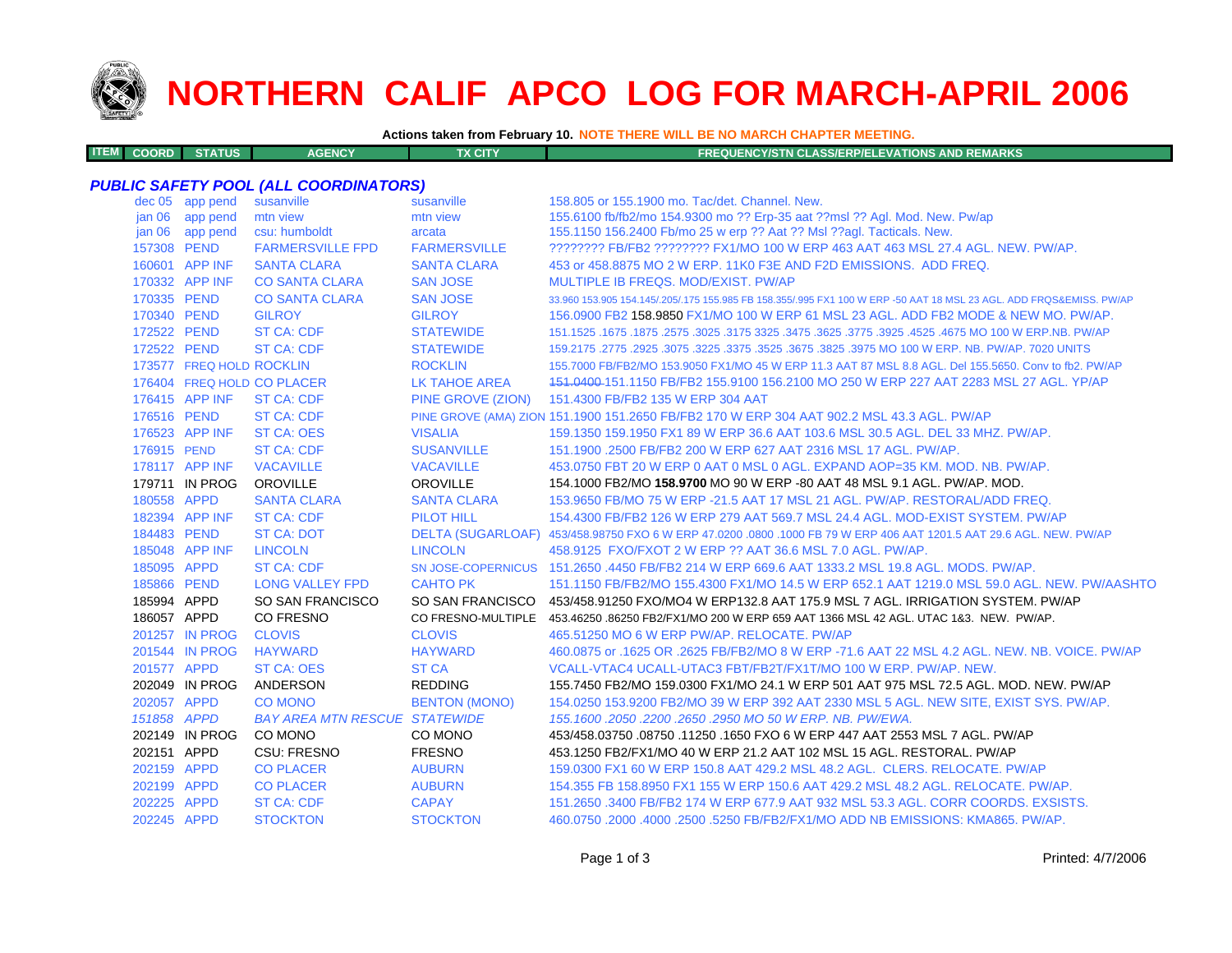# **Actions taken from February 10. NOTE THERE WILL BE NO MARCH CHAPTER MEETING.**

| <b>ITEM</b><br><b>COORD</b> | <b>STATUS</b>   | <b>AGENCY</b>                        | <b>TX CITY</b>         | <b>FREQUENCY/STN CLASS/ERP/ELEVATIONS AND REMARKS</b>                                                                                                         |
|-----------------------------|-----------------|--------------------------------------|------------------------|---------------------------------------------------------------------------------------------------------------------------------------------------------------|
| 202266 APPD                 |                 | <b>CO PLACER</b>                     | <b>AUBURN</b>          | 45.1200 FX1 55 W ERP 150.6 AAT 429.2 MSL 48.2 AGL. RELOCATE. PW/AP                                                                                            |
| 202268 APPD                 |                 | HALF MOON BAY AIRPORT HALF MOON BAY  |                        | 453/458,06250 FXO 1.5 W ERP -45 AAT 17 MSL 6.2 AGL, PW/AP, NEW AWOS.                                                                                          |
|                             | 202292 IN PROG  | CORCORAN                             | <b>CORCORAN</b>        | 460.3000 FB2 400 W ERP 48.6 AAT 62.5 MSL 39.6 AGL. RELOCATE. PW/AP                                                                                            |
| 202327 APPD                 |                 | <b>STOCKTON</b>                      | <b>STOCKTON</b>        | 155.1600 FB/MO 150 W ERP 46.4 AAT 6 MSL 49 AGL, NEW, PW/AP.                                                                                                   |
| 202333 APPD                 |                 | HUMBOLDT CO FD#1                     | <b>EUREKA</b>          | 153.9500 FB/FB2/MO (EXSISTS) 159.0450 FX1/MO (NEW) 154.3250 FB (WAS FX1)/MO 200 W ERP 163 MSL 129 AAT. MOD. PW/AP                                             |
| 202334 APPD                 |                 | <b>ATWATER</b>                       | <b>ATWATER</b>         | 453.4250 FB2/FX1/MO 150 W ERP 16.2 AAT 44 MSL 17 AGL, RESTORAL, PW/AP.                                                                                        |
| 202372 APPD                 |                 | <b>MTN VIEW</b>                      | <b>MTN VIEW</b>        | 155,6100 FB/FB2/MO 154,9300 MO 93 W ERP -66 AAT 50 MSL 31 AGL, NEW, PW/AP                                                                                     |
| 202404 APPD                 |                 | <b>FRESNO</b>                        | <b>FRESNO</b>          | 154,3700 FB/FB2 100 W ERP 79.5 AAT 89 MSL 103.6 AGL, ADD SITE, PW/AP                                                                                          |
| 202496 APPD                 |                 | <b>FRESNO</b>                        | <b>FRESNO</b>          | 453.5500 FB/FB2 70 W ERP 79.5 AAT 89 MSL 103.6 AGL, ADD SITE, PW/AP                                                                                           |
|                             | 202508 IN PROG  | <b>FRESNO</b>                        | <b>FRESNO</b>          | 153.8450 FB/FB2 100 W ERP 79.5 AAT 89 MSL 103.6 AGL. ADD SITE. PW/AP                                                                                          |
| 202602 APPD                 |                 | <b>STOCKTON</b>                      | <b>STOCKTON</b>        | 453.2750 MO, ADDS NB AND MO TO EXIST, PW/AP.                                                                                                                  |
| 202603 APPD                 |                 | <b>STOCKTON</b>                      | <b>STOCKTON</b>        | 460,0500 MO 4 W, ADDS NB AND MOS TO EXIST, PW/AP                                                                                                              |
| 202604 APPD                 |                 | <b>STOCKTON</b>                      | <b>STOCKTON</b>        | 460.3250 .4250 FB 170 W ERP. ADDS FB TO FB2, MO AND NB TO EXIST. PW/AP.                                                                                       |
| 202605 APPD                 |                 | <b>STOCKTON</b>                      | <b>STOCKTON</b>        | 155,05500 FB 100 W ERP 41 AAT 6 MSL 49 AGL, ADD NB & FB TO EXIST FB2, PW/AP.                                                                                  |
| 202606 APPD                 |                 | <b>STOCKTON</b>                      | <b>STOCKTON</b>        | 460.0750 2000 .2500 .4000 FB/FB2 500 W ERP 28 AAT 6 MSL 49 AGL. ADDS SITE & NB. PW/AP                                                                         |
| 202607 APPD                 |                 | <b>STOCKTON</b>                      | <b>STOCKTON</b>        | 460.5500 .6000 FB/MO 85 W ERP 28 AAT 6 MSL 49 AGL. ADD FB TO FB2, ADD NB. PW/AP.                                                                              |
|                             | 202608 IN PROG  | <b>STOCKTON</b>                      | <b>STOCKTON</b>        | 155,4000 FB/MO 330 W ERP 30 AAT 5 MSL 25 AGL, NEW, PW/AP.                                                                                                     |
| 202609 APPD                 |                 | <b>STOCKTON</b>                      | <b>STOCKTON</b>        | 453.7000 FB/FB2 330 W ERP 21 AAT 5 MSL 25 AGL. EXIST SYS MOD, ADD NEW STN.                                                                                    |
| 202612 APPD                 |                 | ST CA: DOT                           |                        | YREKA/ETNA/H'BROOI 453/458.06250 .51250 .4875 FXO 5&25 W ERP V AAT MSL 620-1873 AGL 6-12. NEW. PW/AP                                                          |
|                             | 202697 IN PROG  | BAY AREA AQMD                        | <b>SAN FRANCISCO</b>   | 72.1000 FXO 1 W ERP ?? AAT ?? MSL 21.3 AGL. F1D. NEW.                                                                                                         |
| 500249 APPD                 |                 | <b>DENAIR</b>                        | <b>DENAIR</b>          | 453/458.98750 MO 2 W ERP. NB. PW/AASHTO.                                                                                                                      |
| 202721 APPD                 |                 | <b>STOCKTON</b>                      | <b>STOCKTON</b>        | 453.7500 MO 100 W ERP. ADDS NB, PW/AP.                                                                                                                        |
| 202728 APPD                 |                 | <b>STOCKTON</b>                      | <b>STOCKTON</b>        | 460.6250 FB/FB2 45 W ERP 30 AAT 5 MSL 23 AGL. ADDS NEW SITE ON EXIST FREQ. ADD NB. PW/AP                                                                      |
| 202809 APPD                 |                 | SELMA KINGSBURG CO SAN DIS KINGSBURG |                        | 72.1000 FXO 1 W ERP 3.2 AAT 87 AGL 6.1 AGL. NEW. CLOCK SYNC SYSTEM. PW/AP.                                                                                    |
| 202815 APPD                 |                 | <b>SARATOGA</b>                      | <b>SARATOGA</b>        | 37.0800 FB 37.9600 FX1 60 W ERP -135 AAT 144.1 MSL 18.3 AGL. RELOCATE. MUT AID SYS PW/AP.                                                                     |
| 790518 APPD                 |                 | DEL TACO #129                        | <b>FAIROAKS (SAC)</b>  | 30.840 31.240 33.160 33.400 35.020 151.8350 151.8950 154.4900 154.5150 154.540 457.5125 .5875 468.4875 .7625 469.6375<br>467.7625 468.4875 MO 2W NB. IG/PCIA. |
| 790605 APPD                 |                 | DEL TACO #583                        | <b>SACRAMENTO</b>      | 30.840 31.240 33.160 33.400 35.020 151.8350 151.8950 154.4900 154.5150 154.540 457.5125 .5875 468.4875 .7625 469.6375                                         |
|                             |                 |                                      |                        | 467.7625 468.4875 MO 2W NB. IG/PCIA.                                                                                                                          |
| 790634 APPD                 |                 | DEL TACO #887                        | <b>SACRAMENTO</b>      | 30.840 31.240 33.160 33.400 35.020 151.8350 151.8950 154.4900 154.5150 154.540 457.5125 .5875 468.4875 .7625 469.6375                                         |
|                             |                 |                                      |                        | 467.7625 468.4875 MO 2W NB. IG/PCIA.                                                                                                                          |
| 790649 APPD                 |                 | DEL TACO 3967                        | <b>ELK GROVE</b>       | 30.840 31.240 33.160 33.400 35.020 151.8350 151.8950 154.4900 154.5150 154.540 457.5125 .5875 468.4875 .7625 469.6375                                         |
|                             |                 |                                      |                        | 467.7625 468.4875 MO 2W NB. IG/PCIA.                                                                                                                          |
| 790604 APPD                 |                 | DEL TACO 3581                        | <b>CITRUS HEIGHTS</b>  | 30.840 31.240 33.160 33.400 35.020 151.8350 151.8950 154.4900 154.5150 154.540 457.5125 .5875 468.4875 .7625 469.6375                                         |
|                             |                 |                                      |                        | 467.7625 468.4875 MO 2W NB. IG/PCIA.                                                                                                                          |
|                             | IN PROG         | <b>ROSEVILLE</b>                     | <b>ROSEVILLE</b>       | 4 MO 2 W WB DIGITAL. PW/LS                                                                                                                                    |
| 870536 APPD                 |                 | <b>SKIP MAY</b>                      | <b>ELMIRA/FT BRAGG</b> | 160.1700 173.2250 160.2000 MO6 25 W ERP. IG/PCIA.                                                                                                             |
|                             |                 |                                      |                        |                                                                                                                                                               |
| 470-512 MHz POOL            |                 |                                      |                        |                                                                                                                                                               |
|                             | nov 02 app pend | st ca: oes                           | bay area (coord chnl)  | ???.???? Fb/fb2/fx1/mo ?? W erp ?? Aat ??msl ??agl. Bay inter-agency intercom.                                                                                |
| 085615 APPD                 |                 | <b>EMPIRE COMM</b>                   | <b>GLEN ELLEN</b>      | 484.06250 FB6/MO6 119 W ERP 494 AAT 695 MSL 16 AGL. NEW. IG                                                                                                   |

| 085615 APPD | <i>EMPIRE COMM</i>      | GLEN FLLEN    |                                                                                                                   |
|-------------|-------------------------|---------------|-------------------------------------------------------------------------------------------------------------------|
| 125844 APPD | MOBILE RELAY ASSOC      |               | SF/NOVATO/VACA/CLAYTON 490.83750 FB6/FX1T/MO6 100 W ERP 857 AAT 1097 MSL 91 AGL. IG.                              |
|             | 202214 IN PROG CO MARIN | <b>BODFGA</b> | 483.9500 .3750 484.8750 490.8000 488.9750 489.3250 .7000 490.1000 .3750                                           |
|             | <b>CONTINUES</b>        |               | FB/FB2 200 W ERP 39 AAT 218 MSL 30 AGL, ADD TO EXIST, YP/AP.                                                      |
|             | 202278 IN PROG CO MARIN |               | CO MARIN & SONOMA 483,6525 ,1750 485,6250 484,2000 489,8500 FB2/MO 200 W ERP 566 AAT 745 MSL 60.7 AGL. NEW, PW/AP |
| 104315 APPD | MOBILE RELAY ASSOC      | LOS GATOS     | 483.56250 FB6/FX1T/MO6 400 W ERP 707 AAT 42 AGL. IG/EWA.                                                          |
| 175742 APPD | CRYSTAL SMR             | MT VACA       | 488.53750 FB6/MO 100 W ERP 660 AAT 829 MSL 61 AGL. IG/EWA. NB                                                     |
| 161724 APPD | MOBILE RELAY ASSOC      | .SF           | 483.36250 FB6/FX1T/MO 163 W ERP 114 AAT 23 MSL 117 AGL. NB. ADDS NEW SITE. IG.                                    |
|             |                         |               |                                                                                                                   |